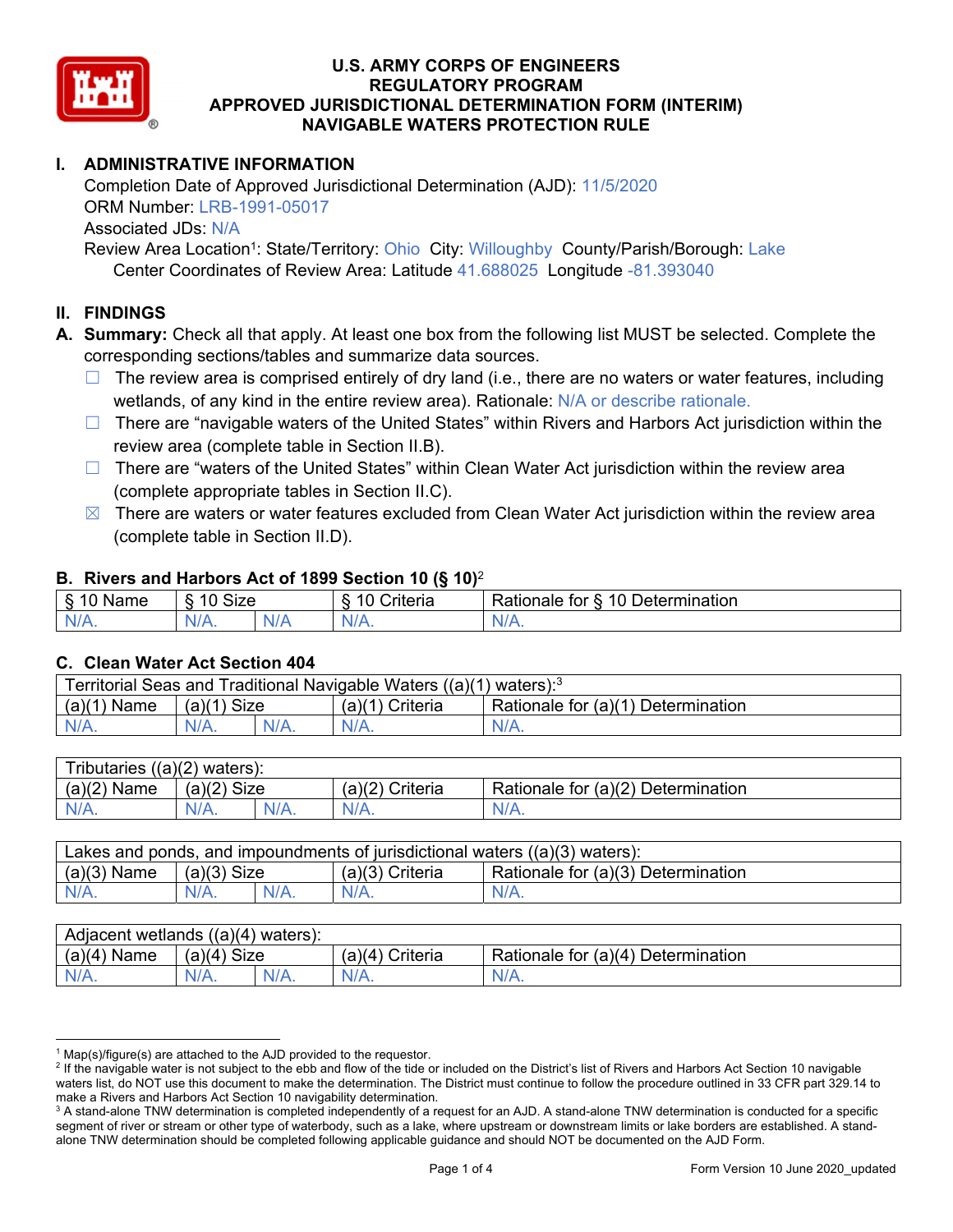

# **D. Excluded Waters or Features**

| Excluded waters $((b)(1) - (b)(12))$ : <sup>4</sup><br>Exclusion <sup>5</sup><br><b>Exclusion Name</b><br><b>Exclusion Size</b><br>Rationale for Exclusion Determination<br><b>Wetland C</b><br>0.40<br>$(b)(1)$ Non-<br>Wetland C meets the definition of a wetland and<br>$\text{acre}(s)$<br>adjacent wetland.<br>is located approximately 828 feet to the south of<br>Stream 1, which appears to be an $(a)(1) - (a)(3)$<br>water. A review of the Lake County GIS<br>database<br>(https://arcgis.lakecountyohio.gov/lakenavigator3<br>/) shows that Wetland C lies within Flood Hazard<br>Zone X-Area of Minimal Flood Hazard. Two site<br>visits were performed, one on 6/16/2020 and on<br>9/30/2020. There was no evidence of wrack<br>lines, sediment deposits or any other indication<br>of flooding from Stream 1 into Wetland C. A<br>review of Aerial Photos from Lake County GIS<br>for 2016, 2014, 2011, 2007, and 2000 reveal no<br>evidence of inundation from Stream 1 into<br>Wetland C. A review of ConnectExplore aerial<br>images 4/17/2019, 12/2/2017 and 4/21//2014<br>reveal no evidence of inundation from Stream 1<br>to Wetland C. The Antecedent Precipitation Tool<br>(APT) condition for 6/16/2020 is within the dry<br>season, had drier than normal precipitation and<br>was experiencing mild wetness. The APT<br>condition for 9/30/2020 is within the wet season,<br>had normal precipitation condition and was<br>experiencing mild wetness. The APT condition<br>for 4/17/2019 is within the wet season, had<br>normal precipitation conditions and was<br>experiencing moderate wetness. The APT<br>condition for 12/2/2017 is within the wet season,<br>had normal precipitation conditions and was<br>experiencing normal wetness. The APT<br>condition for 4/4/2014 is within the wet season,<br>had drier than normal precipitation conditions<br>and was experiencing moderate wetness.<br>Based upon a review of aerial imagery for |
|----------------------------------------------------------------------------------------------------------------------------------------------------------------------------------------------------------------------------------------------------------------------------------------------------------------------------------------------------------------------------------------------------------------------------------------------------------------------------------------------------------------------------------------------------------------------------------------------------------------------------------------------------------------------------------------------------------------------------------------------------------------------------------------------------------------------------------------------------------------------------------------------------------------------------------------------------------------------------------------------------------------------------------------------------------------------------------------------------------------------------------------------------------------------------------------------------------------------------------------------------------------------------------------------------------------------------------------------------------------------------------------------------------------------------------------------------------------------------------------------------------------------------------------------------------------------------------------------------------------------------------------------------------------------------------------------------------------------------------------------------------------------------------------------------------------------------------------------------------------------------------------------------------------------------------------------------------------------------------|
|                                                                                                                                                                                                                                                                                                                                                                                                                                                                                                                                                                                                                                                                                                                                                                                                                                                                                                                                                                                                                                                                                                                                                                                                                                                                                                                                                                                                                                                                                                                                                                                                                                                                                                                                                                                                                                                                                                                                                                                  |
| multiple dates and a review of corresponding<br>dates with the APT and on-site verification, it has                                                                                                                                                                                                                                                                                                                                                                                                                                                                                                                                                                                                                                                                                                                                                                                                                                                                                                                                                                                                                                                                                                                                                                                                                                                                                                                                                                                                                                                                                                                                                                                                                                                                                                                                                                                                                                                                              |

# **III. SUPPORTING INFORMATION**

<sup>4</sup> Some excluded waters, such as (b)(2) and (b)(4), may not be specifically identified on the AJD form unless a requestor specifically asks a Corps district to do so. Corps districts may, in case-by-case instances, choose to identify some or all of these waters within the review area. 5

<sup>&</sup>lt;sup>5</sup> Because of the broad nature of the (b)(1) exclusion and in an effort to collect data on specific types of waters that would be covered by the (b)(1) exclusion, four sub-categories of (b)(1) exclusions were administratively created for the purposes of the AJD Form. These four sub-categories are not new exclusions, but are simply administrative distinctions and remain (b)(1) exclusions as defined by the NWPR.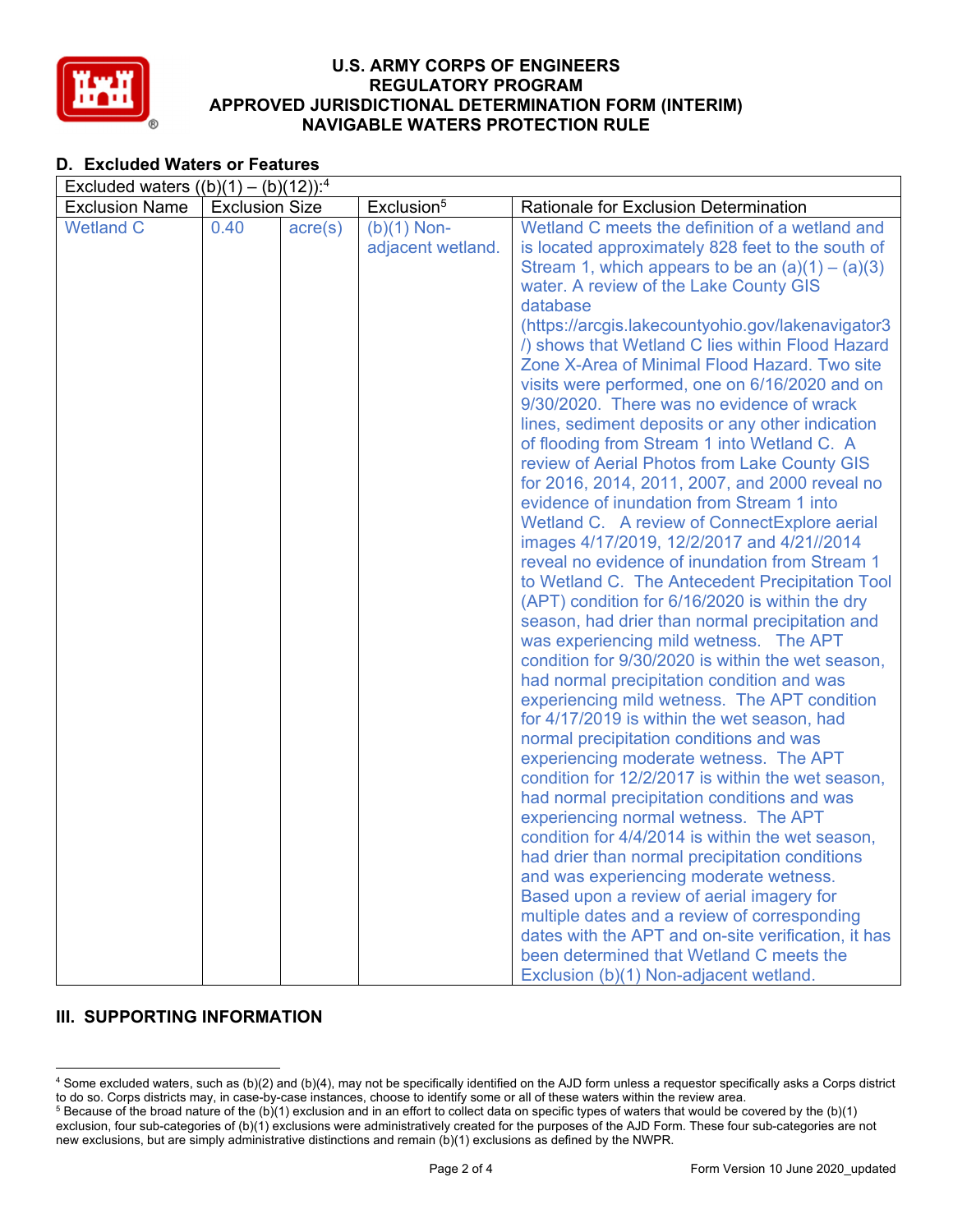

- **A. Select/enter all resources** that were used to aid in this determination and attach data/maps to this document and/or references/citations in the administrative record, as appropriate.
	- $\boxtimes$  Information submitted by, or on behalf of, the applicant/consultant: Wetland Delineation Lost Nation

Property, Prepared by CT Consultants 12.5.2019 and revised 6.26.2020 This information is sufficient for purposes of this AJD.

Rationale: N/A or describe rationale for insufficiency (including partial insufficiency).

- $\Box$  Data sheets prepared by the Corps: Title(s) and/or date(s).
- $\boxtimes$  Photographs: Aerial and Other: Photographs submitted with the waters delineation report, Lake

County GIS 2019, 2014, 2011, 2007, 2000 and ConnectExplore 4/17/2019, 12/2/2017, 4/21/2014

- $\boxtimes$  Corps site visit(s) conducted on: Date(s).
- $\Box$  Previous Jurisdictional Determinations (AJDs or PJDs): ORM Number(s) and date(s).
- ☒ Antecedent Precipitation Tool: *provide detailed discussion in Section III.B*.
- ☐ USDA NRCS Soil Survey: Title(s) and/or date(s).
- ☒ USFWS NWI maps: USACE ORM2 Data Set
- ☒ USGS topographic maps: USACE ORM2 Data set

| Data Source (select)              | Name and/or date and other relevant information |
|-----------------------------------|-------------------------------------------------|
| <b>USGS Sources</b>               | <b>USACE ORM2 Data Set</b>                      |
| <b>USDA Sources</b>               | $N/A$ .                                         |
| <b>NOAA Sources</b>               | $N/A$ .                                         |
| <b>USACE Sources</b>              | <b>USACE ORM2 Data Set</b>                      |
| <b>State/Local/Tribal Sources</b> | N/A                                             |
| <b>Other Sources</b>              | Lake County, Ohio GIS Web Mapping Application   |

#### **Other data sources used to aid in this determination:**

**B. Typical year assessment(s):** The APT pulls precipitation data from NOAA's Daily Global Historical Climatology Network. The APT evaluates normal precipitation conditions based on the three 30‐day periods preceding the observation date. For each period, a weighted condition value is assigned by determining whether the 30‐day precipitation total falls within, above, or below the 70th and 30th percentiles for totals from the same date range over the preceding 30 years. The APT then makes a determination of "normal," "wetter than normal," or "drier than normal" based on the condition value sum. The APT also displays results generated via the Palmer Drought Severity Index and the University of Delaware WebWIMP. An APT evaluation was run, associated with the on‐site field visit dates of 6.26.2020 and 9.30.2020 and ConnectExplore aerial imagery dates 4/17/2019, 12/2/17 and 4/21/14. The evaluation was run for Painesville 4 NW, Willoughy 2.9 SW, Wickliffe 0.6 E, Painesville 3.8 SSW, Kirtland-Holden, Kirtland‐Holden 2, Kirtland 0.9 SW and Richmond Heights 0.4 NNE. Results indicates various results. June of 2020 had drier than normal conditions, September of 2020, April 2019 and December 2017 had normal precipitation conditions. April 2014 had drier than normal conditions. For the dates of the on-site visits, as well as aerial images for all years that were evaluated with the ATP, show no sign of inundation from on-site Stream 1, or Wetlands A, B, D and E, to Wetland C.

| Latitude | Longitude Date PDSI Value PDSI Class |  |                             | Season     | ARC Score  | Antecedent Precip Cond   |
|----------|--------------------------------------|--|-----------------------------|------------|------------|--------------------------|
|          | 41.689339 -81.392797 6/16/2020 1.85  |  | Mild wetness                | Dry Season | $\sqrt{ }$ | Drier than Normal        |
|          | 41.689339 -81.392797 9/30/2020 1.5   |  | Mild wetness                | Wet Season | -14        | <b>Normal Conditions</b> |
|          | 41.689339 -81.392797 4/17/2019 2.73  |  | Moderate wetness Wet Season |            | -11        | <b>Normal Conditions</b> |